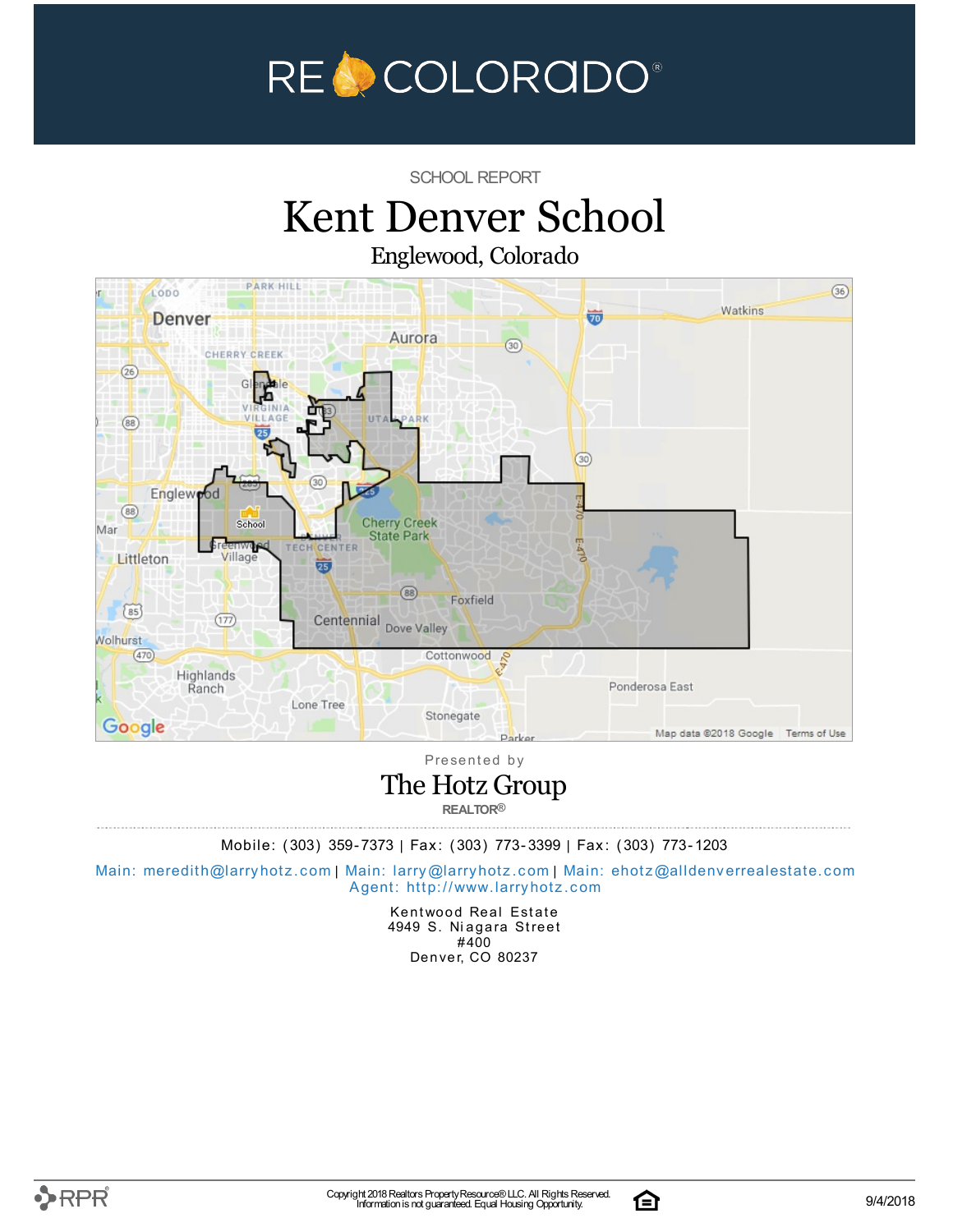**School Report** 

## School: Kent Denver School

Start your journey home

RE COLORADO®



| <b>School Facts</b><br>Details |                                | <b>Kent Denver School</b>   | <b>Cherry Creek School District</b> |  |  |
|--------------------------------|--------------------------------|-----------------------------|-------------------------------------|--|--|
| <b>School</b>                  | <b>Overall Grade</b>           | Д+                          | Д                                   |  |  |
|                                | <b>Total Enrollment</b>        | 701                         | 54,730                              |  |  |
|                                | Students per Teacher           | 8:1                         | 18:1                                |  |  |
|                                | Students in Free Lunch Program |                             | 29%                                 |  |  |
| ved                            | <b>Academic Grade</b>          | Д+                          | B+                                  |  |  |
| rict<br>School District        | Average GPA                    | 3.71 (out of 246 responses) | 3.37 (out of 7158 responses)        |  |  |
|                                | <b>Math Proficiency</b>        |                             | 45%                                 |  |  |
| ncy Ave,<br>CO 80113           | Reading Proficiency            |                             | 50%                                 |  |  |
|                                | <b>Gifted Students</b>         |                             |                                     |  |  |
| 60                             | <b>AP</b> Enrollments          |                             |                                     |  |  |
|                                | <b>Graduation Rate</b>         | 100%                        | 88%                                 |  |  |
|                                | Average ACT Score              | 31 (out of 75 responses)    | 26 (out of 2216 responses)          |  |  |
|                                | Average SAT Score              | 1,360 (out of 65 responses) | 1,260 (out of 876 responses)        |  |  |
|                                | <b>Teacher Grade</b>           |                             |                                     |  |  |
|                                | Average Teacher Salary         |                             | \$73,977                            |  |  |
|                                | Teachers in 1st or 2nd Year    |                             | 16%                                 |  |  |

*About this data: Facts and proficiency scores are provided byNiche,which compiles scores, community reviews and other data about schools across the United States.Ratings for this school are based on the most recent available facts for each school and district.Data compiled from the U.S.Department of Education, Private School Universe Survey,Common Core Data and others. Source:Niche Update Frequency:Quarterly*

### School 1

**Name** Kent Denver

**Level** High

**Type** Private

**Grades** Serve 6-12

**School Distr** Cherry Creek

**Address** 4000 E Quin Englewood,

**Phone** (303) 770-76

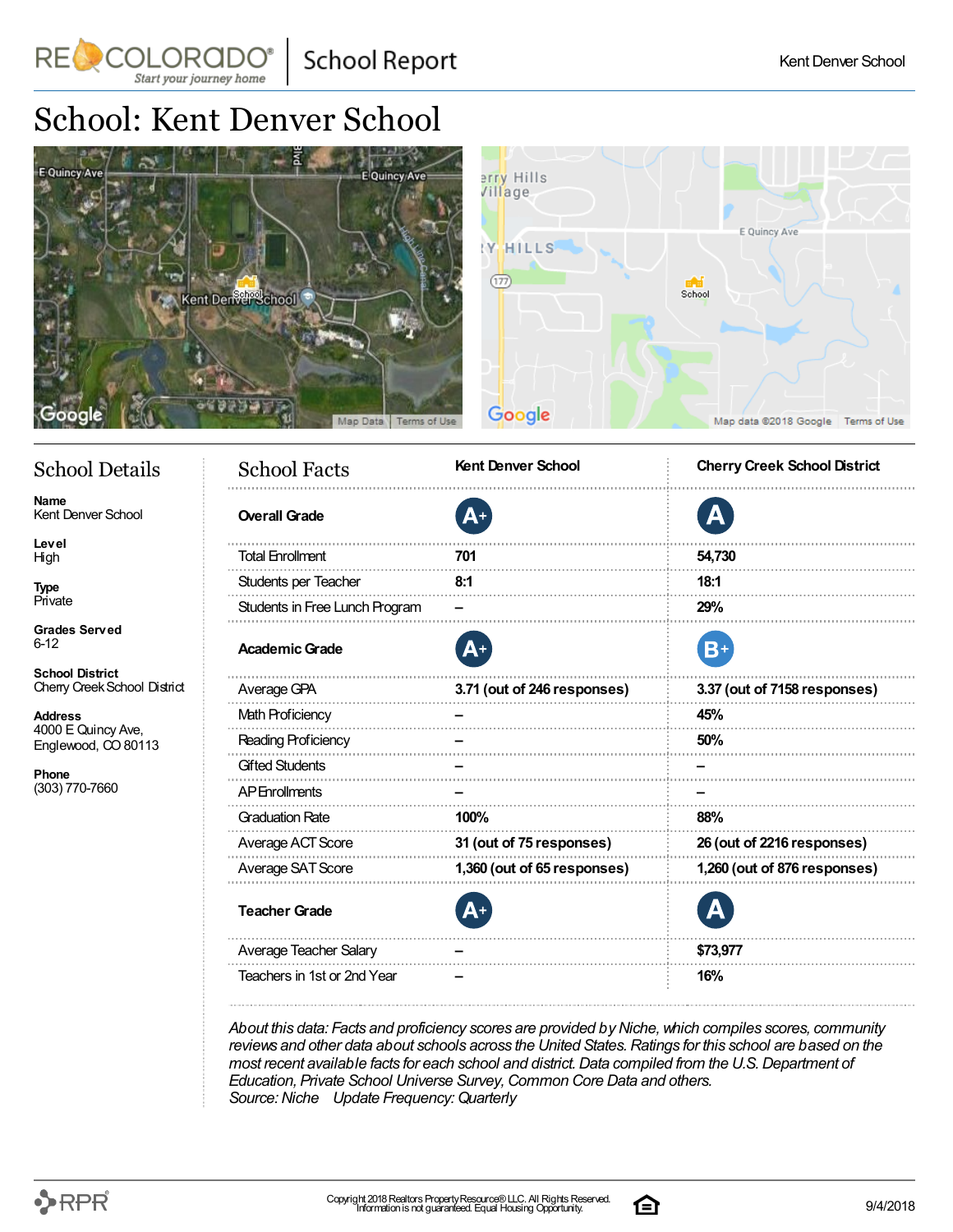## Community Reviews for this School

#### Posted: 3/10/2018 by Sophomore

I love going to thisschool! Itsonly downfall isthe lackof diversity. All the teachersare very passionate about what they are doing.

#### Posted: 2/17/2018 by Alum

I loved the small class sizes, close relationships with teachers, incredible academics, amazing food, and close knit community. I would maybe like to see a larger variety of classofferingsand a more diverse student body.

#### Posted: 12/19/2017 by Parent

Both of my children attend Kent Denver'smiddle school (6th and 8th grades) and their experienceshave been nothing short of extraordinary. The teachersin the middle school really knowhowkidslearn and they help them accomplish extraordinary things. They also really love the kids... they knowhowimportant good relationships are to learning, and they workhard to make sure their students feel understood, respected and appreciated. The school community is so friendly and welcoming overall—I could not askfor a better place for my kids.

#### Posted: 1/27/2017 by Niche User

The demographic of students at Kent isn't very diverse, as it's mostly full of rich white families. I am the child of a teacher here, so my experience has been more difficult in realizing that I can't always participate in travel trips for clubs, though the financial assistance has been helpful. Even so, I have had a full experience, and though I might complain, asany high schooler iswont to do, I am prepared to enter the world with an extensive knowledge from my wonderful teachersand mentors. Every student leaves with definite ambitions, an appreciation for the little things around them, and a respect for the beautiful campus.

#### Posted: 1/27/2017 by Senior

The demographic of students at Kent isn't very diverse, as it's mostly full of rich white families. I am the child of a teacher here, so my experience has been more difficult in realizing that I can't always participate in travel trips for clubs, though the financial assistance has been helpful. Even so, I have had a full experience, and though I might complain, asany high schooler iswont to do, I am prepared to enter the world with an extensive knowledge from my wonderful teachersand mentors. Every student leaves with definite ambitions, an appreciation for the little things around them, and a respect for the beautiful campus.

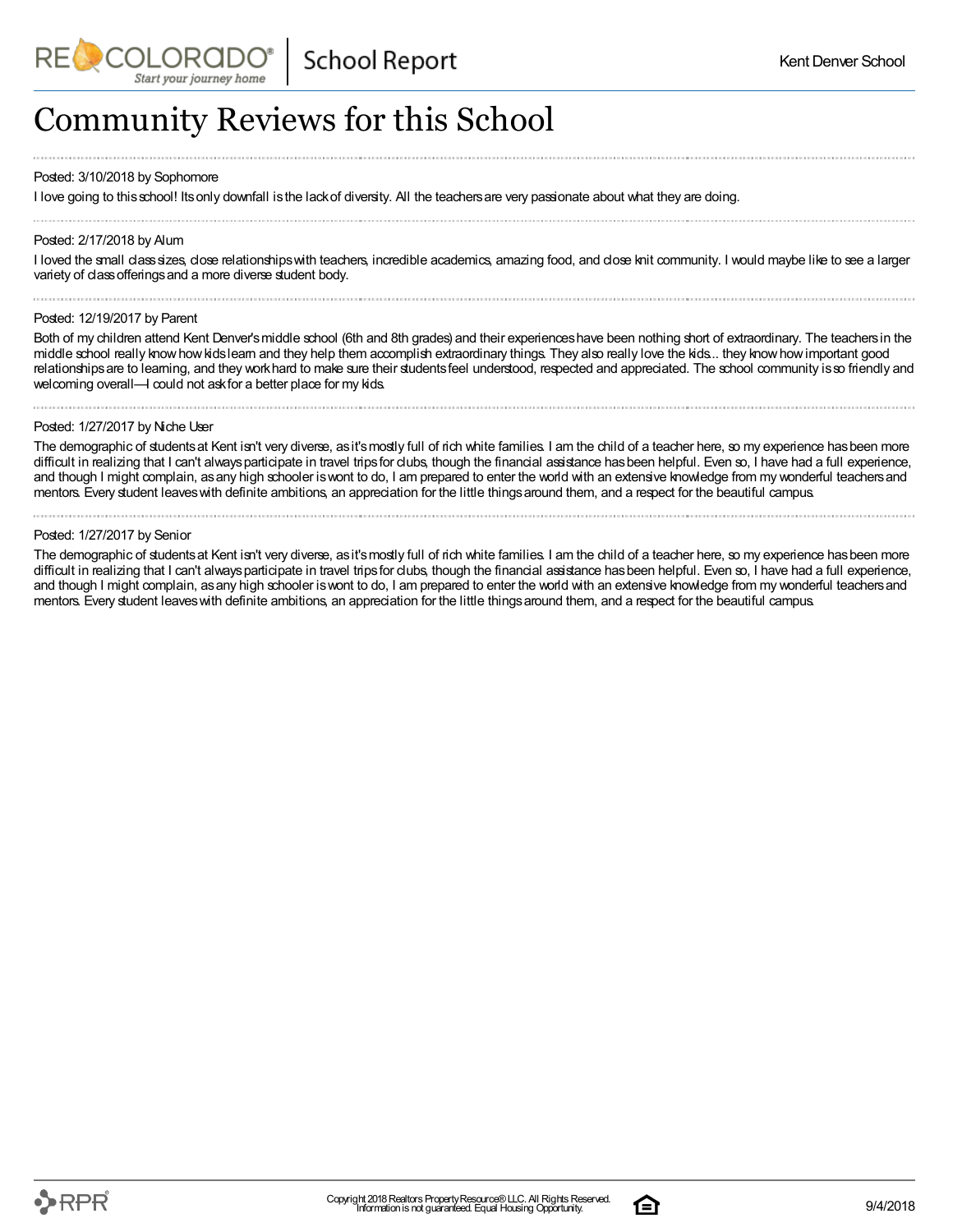**School Report** 

# Nearby Schools (within 5 miles)

COLORADO

Start your journey home

RE



|                      | Name                                        | Level                          | Type    | Grade          | <b>Students</b><br>per<br>Teacher | Total<br><b>Students</b> | Average<br>School<br>Rating | District                                      |
|----------------------|---------------------------------------------|--------------------------------|---------|----------------|-----------------------------------|--------------------------|-----------------------------|-----------------------------------------------|
| 55                   | <b>Kent Denver School</b>                   | High                           | Private | $6 - 12$       | 8                                 | 701                      | $A^+$                       | <b>Cherry Creek School</b><br><b>District</b> |
| ĒŬ                   | <b>Antelope Ridge Elementary School</b>     | Elementary                     | Public  | <b>PK. K-5</b> | 18                                | 641                      | A                           | <b>Cherry Creek School</b><br><b>District</b> |
| 重道<br>$\overline{2}$ | <b>Arrowhead Elementary School</b>          | Elementary                     | Public  | <b>PK. K-5</b> | 19                                | 656                      | $B+$                        | <b>Cherry Creek School</b><br><b>District</b> |
| F.J                  | <b>Aspen Crossing Elementary School</b>     | Elementary                     | Public  | <b>PK, K-5</b> | 20                                | 591                      | A                           | <b>Cherry Creek School</b><br><b>District</b> |
| 首前                   | <b>Beacon Country Day School</b>            | Elementary,<br>Middle          | Private | PK, K-8        | 7                                 | 96                       |                             | <b>Cherry Creek School</b><br><b>District</b> |
| 懵                    | <b>Belleview Elementary School</b>          | Elementary                     | Public  | <b>PK. K-5</b> | 18                                | 606                      | A                           | <b>Cherry Creek School</b><br><b>District</b> |
| 高                    | <b>Black Forest Hills Elementary School</b> | Elementary                     | Public  | <b>PK, K-5</b> | 19                                | 630                      | $\mathbf{A}$                | <b>Cherry Creek School</b><br><b>District</b> |
| $\frac{1}{2}$        | <b>Buffalo Trail Elementary School</b>      | Elementary                     | Public  | PK. K-6        | 19                                | 655                      | A                           | <b>Cherry Creek School</b><br><b>District</b> |
| ÉĚ<br>8              | <b>Calvary Apostolic Academy</b>            | Elementary,<br>Middle.<br>High | Private | PK, K-<br>12   | 5                                 | 57                       |                             | <b>Cherry Creek School</b><br><b>District</b> |